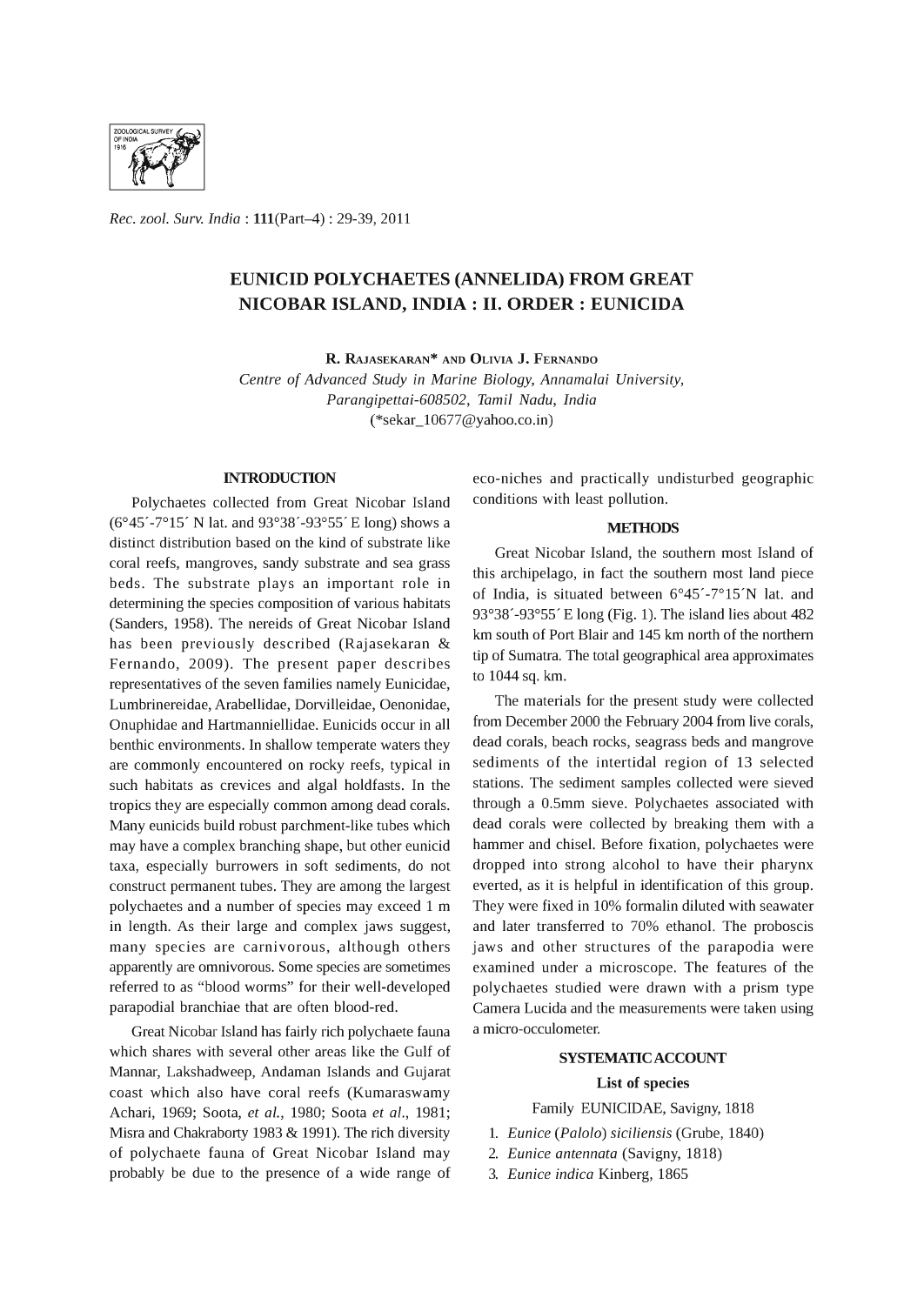

**Fig. 1** : Map of Great Nicobar Island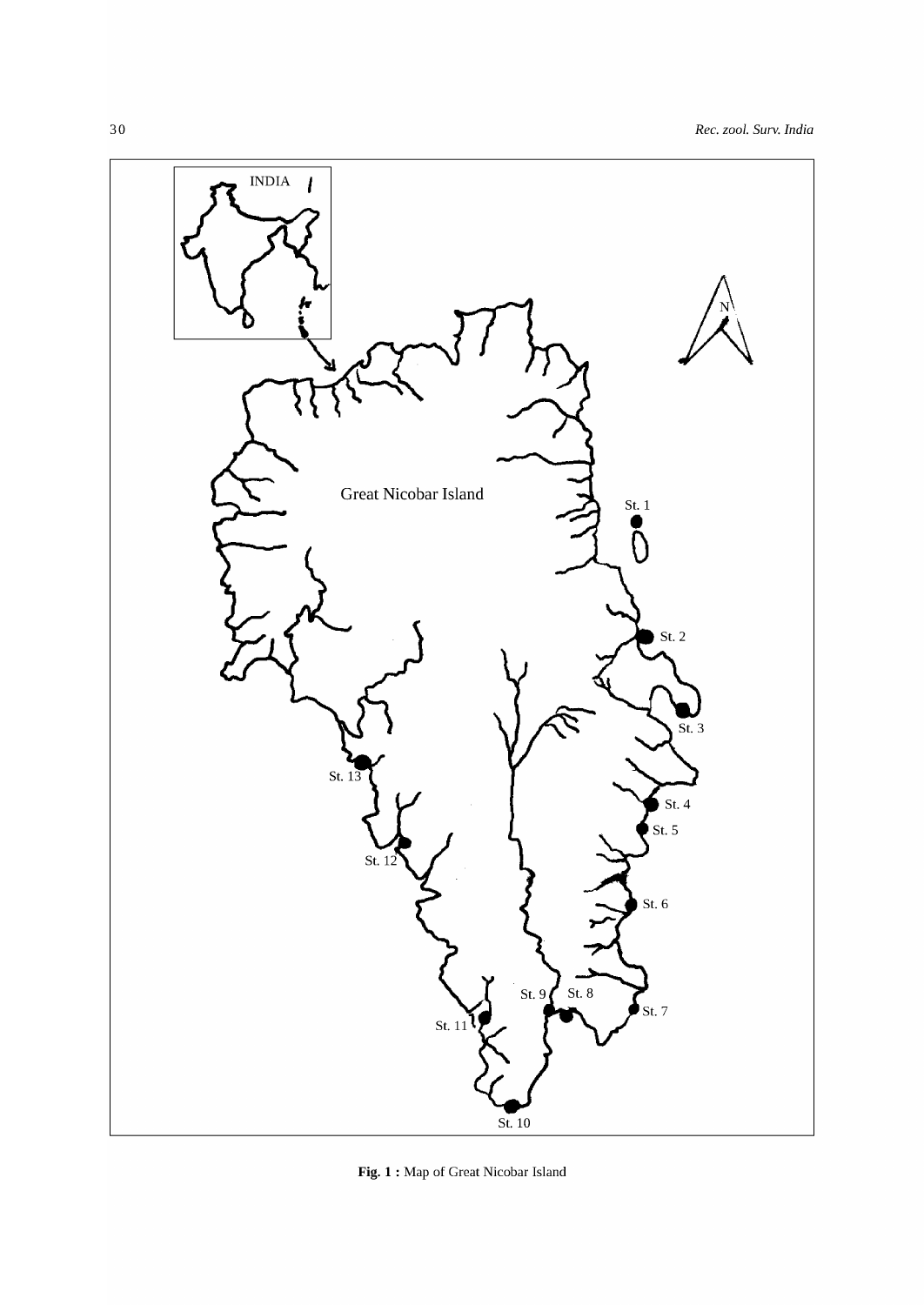RAJASEKARAN *et al.* : *Eunicid Polychaetes (Annelida) from Great Nicobar Island, India: II. Order: Eunicida 31* 

- *4. Eunice vittata* (Delle Chiaje, 1828)\*\*
- *5. Eunice savigny* Grube, 1878\*
- *6. Euniphysa tubifex* (Crossland, 1904)\*
- *7. Eunice coccinea* Grube, 1878\*
- *8. Eunice petersi* Fachald,1992
- *9. Eunice paupera* Grube,1878
- *10. Marphysa mossambica* (Peters, 1854)
- 11. *Marphysa macintoshi* Crossland, 1903\*
- *12. Marphysa corallina* (Kinberg, 1865)
- *13. Lysidice collaris* Grube, 1870
- *14. Lysidice ninetta* Aud. and M. Edwards, 1833
- *15. Nematonereis hebes* (Grube 1840)\*
- *16. Lumbrineris tetraura* (Schmarda, 1861)
- *17. Arabella iricolor iricolor* (Montagu,1804)
- \* new record from Andaman & Nicobar Islands
- \*\* new record from Indian waters

#### 1. *Eunice (Palolo) siciliensis* (Grube, 1840)

*1840. Eunice sicillensis* Grube, *Actinien Echinodermen und Wiirmen des Adriatischen und Mittelmeeres* : 83; Fauvel, 1923, Polychaetes errantes. *Faune Fr,* Paris, V : 405; Gravier, 1900, Contribution a l'etude des annelids polychetes. I<sup>st</sup> partie. *Nouv. Archs. Mus. Hist. nat.*, *Paris* (ser. 4) 2 : 261, pI. 13 figs. 78-49, text figs. 130- 133.

*Material:* 58 specimens collected from St. 1, 2, 4-8, 10-13 during December, 2000 to February, 2001.

*Habitat:* Boring into dead corals and beach rocks.

*Description:* Body 200-350 mm long with anterior region cylindrical and posterior region flattened. Prostomium is notched. Antennae are smooth. Anterior parapodia without branchiae. Branchiae are first present on segment 60 and usually simple filaments. Dorsal cirri are long, smooth, slender anteriorly and gradually diminish in size posteriorly. Simple capillary setae and compound falciger. There are no pectinate and subacicular setate.

*Remarks:* Present materials agree well with the Day (1967) description.

*Distribution:* India: Andaman & Nicobar Islands, Gulf of Mannar, Lakshadweep and Gujarat.

*Elsewhere:* Tropical Indo-west Pacific and Atlantic Oceans, Mediterranean Sea.

#### *2. Eunice antennata* (Savigny, 1818)

- 1818. Leodice antennata Savigny, Annelides. In: J.B. Lamarck ed. *Ristoire naturelle des animaux sans vertebras.*  612 pp. Paris.
- *1904. Eunice antennata* Crossland, On the marine fauna of Zanzibar and British East Africa from collection made by Cyril Crossland in the years 1901 and 1902. Polychaeta. Pt. III. *Proc. Zoo1. Soc., Lond.,* : 312, pI.

22 figs. 1-7, text figs. 56-60; Fauvel, 1953, *The fauna of India including Pakistan, Ceylon, Burma and Malaya:* 240, fig. 118 f-g.

*Material:* 32 specimens collected from St. 1, 2, 5, 7, 11 and 13 during December, 2000 to February, 200l.

*Habitat:* Boring into dead corals and beach rocks.

*Description* : Body 30 to 155 mm, the dorsal cirri and anal cirri are moniliform. Branchiae first start on setigerous segment 6, well developed between segments 10 and 25, where they have 6 or 7 filaments, decrease to 2 or 3 in median region; thereafter the number increases again in posterior segments. Acicular setae are first present in setigerous segment 19; they are yellow, tridentate and distally hooded. Other setae include slender capillary, bidentate compound falcigers with rounded hood, and pectinate setae with lateral.

*Remarks:* Present materials agree well with the earlier descriptions.

*Distribution:* India: Lakshadweep, Gulf of Mannar, Andaman & Nicobar Islands, Pamban, Krusadai and Shingle Island, Tuticorin and Maharashtra Coast.

*Elsewhere:* Red Sea, Persian Gulf, Indian Ocean, Philippine Island, Pacific Ocean, Indo-China, Ceylon (Sri Lanka).

#### *3. Eunice indica* Kinberg, 1865

*1865. Eunice indica* Kinberg, Annulata nova. *Ofvers. K. Vetensk Akad. Forh.,* 21 : 562; Crossland, 1904, On the marine fauna of Zanzibar and British East Africa from collection made by Cyril Crossland in the years 1901 and 1902. Polychaeta. Pt. III. *Proc. Zoo1. Soc., Lond:* 318, PI. 21. figs. 9-12; Fauvel, 1953, *The fauna of India including Pakistan, Ceylon,* Burma and Malaya: 241, fig. 119.

*Material:* 21 specimens collected from St. 2, 3 and 11 during December, 2000 to February, 200l.

*Habitat:* Boring into dead corals.

*Description:* Body 20-24 mm long. A dark red spot is present on the median anterior border of each segment from the third. Prostomium in slightly notched in front. First branchiae single filament; all other branch pectinate; maximum 8 filaments. Branchiae are present from setigerous segment 3 to 23. Branchiae terminating well before posterior end, present on less than 55% of total number of setigers. Subacicular setae are yellow, distally tridentate, and occur as a transverse series of 4 in a parapodium. Compound setae distally bidentate and covered by a pointed hood.

*Remarks* : Present materials agree well with the original descriptions.

*Distribution:* India: Andaman & Nicobar Islands.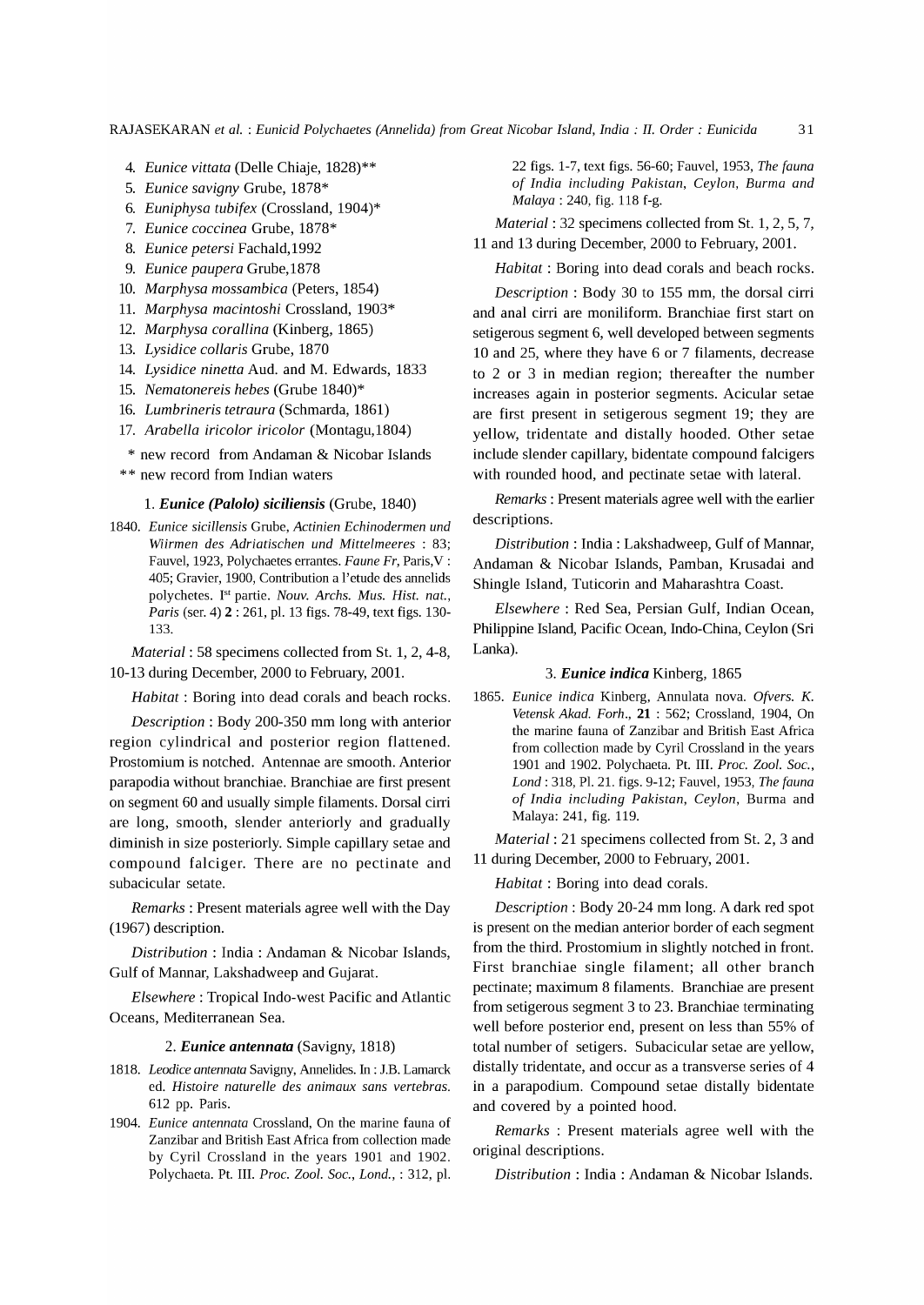

Fig. 2 : Eunice vittata



Fig. 3 : *Eunice savigny* 

*Elsewhere* : Japan, New Calendonia, Gambier Islands, Indian Ocean, Persian Gulf, Red Sea.

## *4. Eunice vittata* (Delle Chiaje, 1828) (Fig.2a-d)

- *1828. Nereis vittot.,* Delle Chiaje, *Memorie sulla storia* e *notomia degli animali senze vertebre del regno di Napoli,* Naples, 3 : 195.
- *1923. Eunice vittata,* Fauvel, 1923, Polychaetes errantes. *Faune Fr.* Paris, V : 404, fig. 158 h-n.

*Material:* 14 specimens collected from St. 2, 4 and 5 during December, 2000 to February, 2001.

*Habitat:* Boring into dead corals.

*Description* : Body 30-35 mm long. Anterior segments with red bars which fade in alcohol. Antennae and cirri smooth, without annulations; the longest or median one extends back to sixth segment. A pair of circular eyes at the outer bases of the median antenna. Tentacular cirri are smooth, extend forward not quite to the front of the prostomium. Branchiae are first present from the third parapodia and continue back to segment 45; they have 10 to 18 filaments. Acicula yellow with blunt tips, slightly curved. Acicular setae yellow and tridentate with small apical tooth. Compound setae falcigerous, distally bifid and covered with a pointed hood.

*Remarks* : This is the first record of the species from Indian waters.

*Distribution: Elsewhere:* Australia.

*5. Eunice savigny* Grube, 1878

(Fig. 3 a-f)

*1878. Eunice savigny,* Grube, Annulata Semperiana. Beitrage zur Kenntniss der Anneliden-fauna der Philippinen nach den von Herrn Prof. Semper mitgebrachten Sammlungen. *Mem. Acad.* Sci. S. *Peterb.,* 25 : 150; Ehlers, 1908, Die boden sassigen Annelidan aus der Sammlungen der deutschen Tiefsee-Expedition. Wiss. *Ergebn. dt. Tiefsee-Exped.,* Valdivia, 16 : 88, PI. IX. fig. 7-13; Fauvel, 1932, Annelida polychaeta of the Indian Museum, Calcutta. *Mem. Indian Mus.,* 12 : 136.

*Material:* 8 specimens collected from St. 2 and 8 during December, 2000 to February, 2001.

*Habitat:* Boring into dead corals and beach rocks.

*Description* : Body 55-60 mm long. Prostomium has a deep cleft at its anterior margin. Prostomial antennae are annulated. Eyes are large, purplish brown. Branchiae first present from parapodium 3, have 6 filaments on the tenth, 8 on the twentieth, 7 on the thirtieth, 3 on the fortieth and absent after parapodium 50. Compound falcigers have a secondary tooth and distally rounded. Acicula thick and pointed. Subacicular setae are translucent yellow, distally bidentate and hooded; the subdistal tooth is large and directed laterally.

*Remarks* : This is the first record of the species from Andaman and Nicobar Island.

*Distribution* : India: Bombay.

*Elsewhere:* Philippines, Ceylon (Sri Lanka), Persian Gulf, South Africa.

#### *6. Euniphysa tubifex* Crossland, 1904

## (Fig. 4 a-g)

*1904. Eunice tubifex* Crossland, On the marine fauna of Zanzibar and British East Africa from collection made by Cyril Crossland in the years 1901 and 1902. Polychaeta. Pt. III. *Proc. Zoo1. Soc., Lond* : 303, pI. 21 figs. 1-8; Day, 1951, The Polychaete fauna of South Africa. Part I: The intertidal and estuarine Polychaeta of Natal and Mosambique. *Ann. Natal. Mus.,* 12(1) : 38.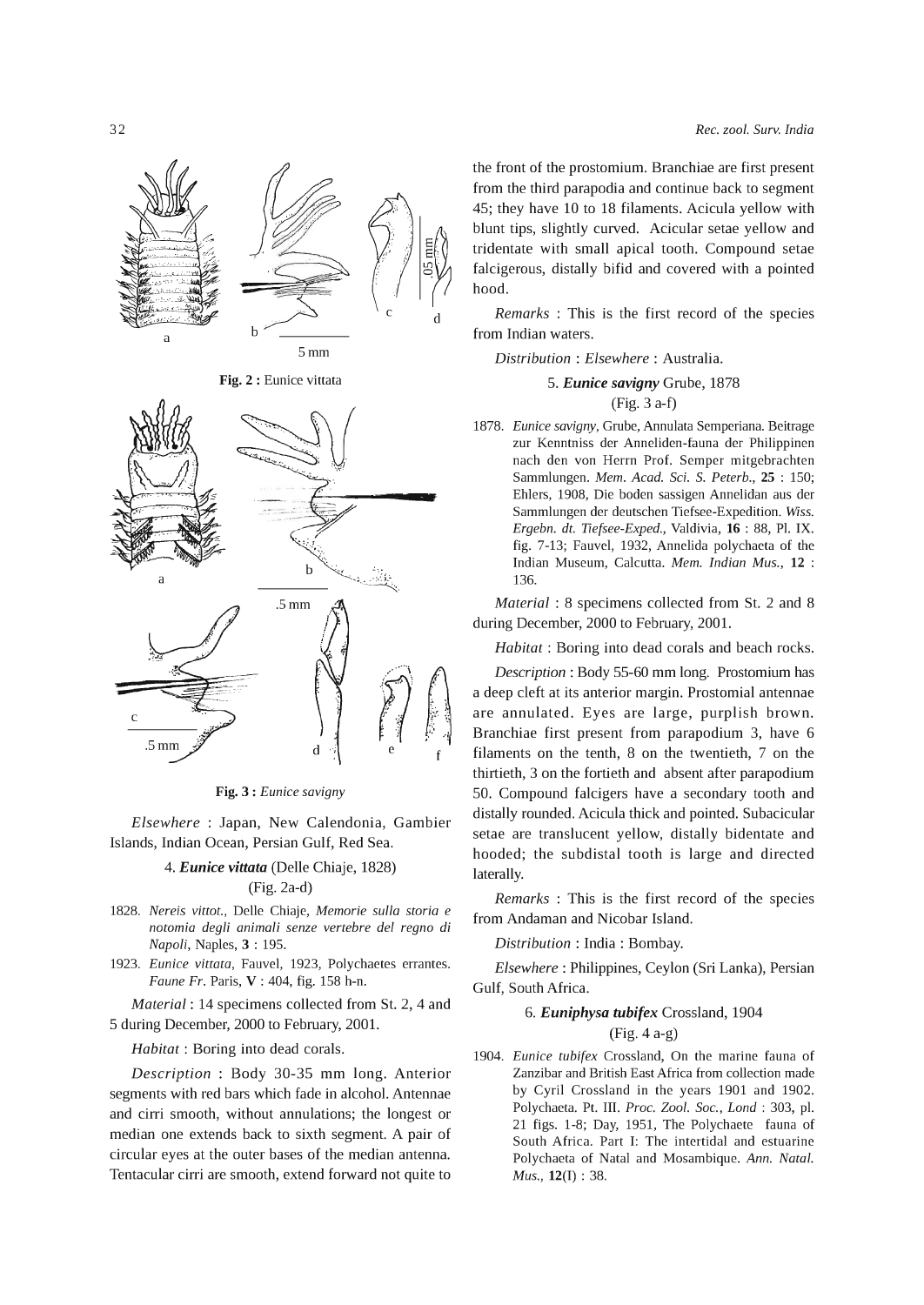

Fig. 5 : *Eunice coccinea* 

.1mm

c

*Material:* 21 specimens collected from St. 2 and 13 during December, 2000 to February, 200l.

*Habitat:* Boring into dead corals and beach rocks.

*Description* : Body 35-37 mm long. Antennae slender digitiform and deeply annulated. Branchiae from setigers 17 as single filament maximum 4 filaments by setiger 30; maximum number retained to posterior end of segments. Filaments longer than notoodial cirri, slender, filiform. Dorsal cirri without articulations. Limbate setae longer than all other setae, narrow, marginally smooth. Anterior parapodia with dense masses of compound spinigers. Shafts of spinigers slightly inflated, smooth, with distinct distal beaks. Spinigers replaced by compound falcigers from early branchial setigers. Shafts of falcigers inflated, marginally smooth, without distal peaks. Heads distinct, bidentate. Aciculae paired, thick, inferior aciculae black; superior aciculae light brown; all aciculae distally geniculate. Subacicular hooks slender, bidentate. Hooks first present from setiger 29.

*Remarks* : This is the first record of the species from Andaman & Nicobar Island.

*Distribution* : India: Gulf of Mannar and Krusadai Island.

*Elsewhere* : South Australia, Philippine Islands, Indian Ocean, Atlantic Ocean.

## *7. Eunice coccinea* Grube, 1878 (Fig. 5 a-f)

*1878. Eunice coccinea* Grube, Annulata Semperiana. Beitrage zur Kenntniss der Anneliden-fauna der Philippinen nach den von Herrn Prof. Semper mitgebrachten Sammlungen. *Mem. Acad.* Sci. S. *Peterb.,* 25 : 153; Crossland, 1904, On the marine fauna of Zanzibar and British East Africa from collection made by Cyril Crossland in the years 1901 and 1902. Polychaeta. Pt. III. *Proc. Zoo1. Soc., Lond* : 297, PI. 20. figs. 6-7, text figs. 46-51; *Fauvel,* 1953, *The fauna of India including Pakistan, Ceylon, Burma and Malaya* : 236, fig. 118a-e.

*Material:* 8 specimens collected from St. 10, 11 and 12 during December, 2000 to February, 200l.

*Habitat* : Crevices of both rocks and dead corals.

*Description:* Body 140-145 mm long. Anteriorly deep brown with white dots, a pale bar on the setiger 4. Prostomial lobes frontally rounded and dorsally inflated. Branchiae present, pectinate, distinctly longer than notopodial cirri. Branchiae from setiger 6 to end of body. Antennae and tentacular cirri smooth. First branchiae with 3 filaments; maximum 10 filaments at about setiger 15. The median and posterior acicular lobes short, rounded. Limbate setae slender. Shafts of compound falcigers tapering, marginally smooth. Acicular hooks amber colored to dark brown, bidentate hooks. Hooks first present from setiger 38-39.

*Remarks* : This is the first record of the species from Andaman & Nicobar Island.

*Distribution:* India: Lakshadweep.

*Elsewhere:* Red sea, Atlantic Ocean, Gulf of Guinea.

#### *8. Eunice peters;* Fauchald, 1992

*1854. Eunice punctata* Peters, Uber die Gattung *Bdella*  Savigny, *(Limnatus,* Moquin-Tandon) und die in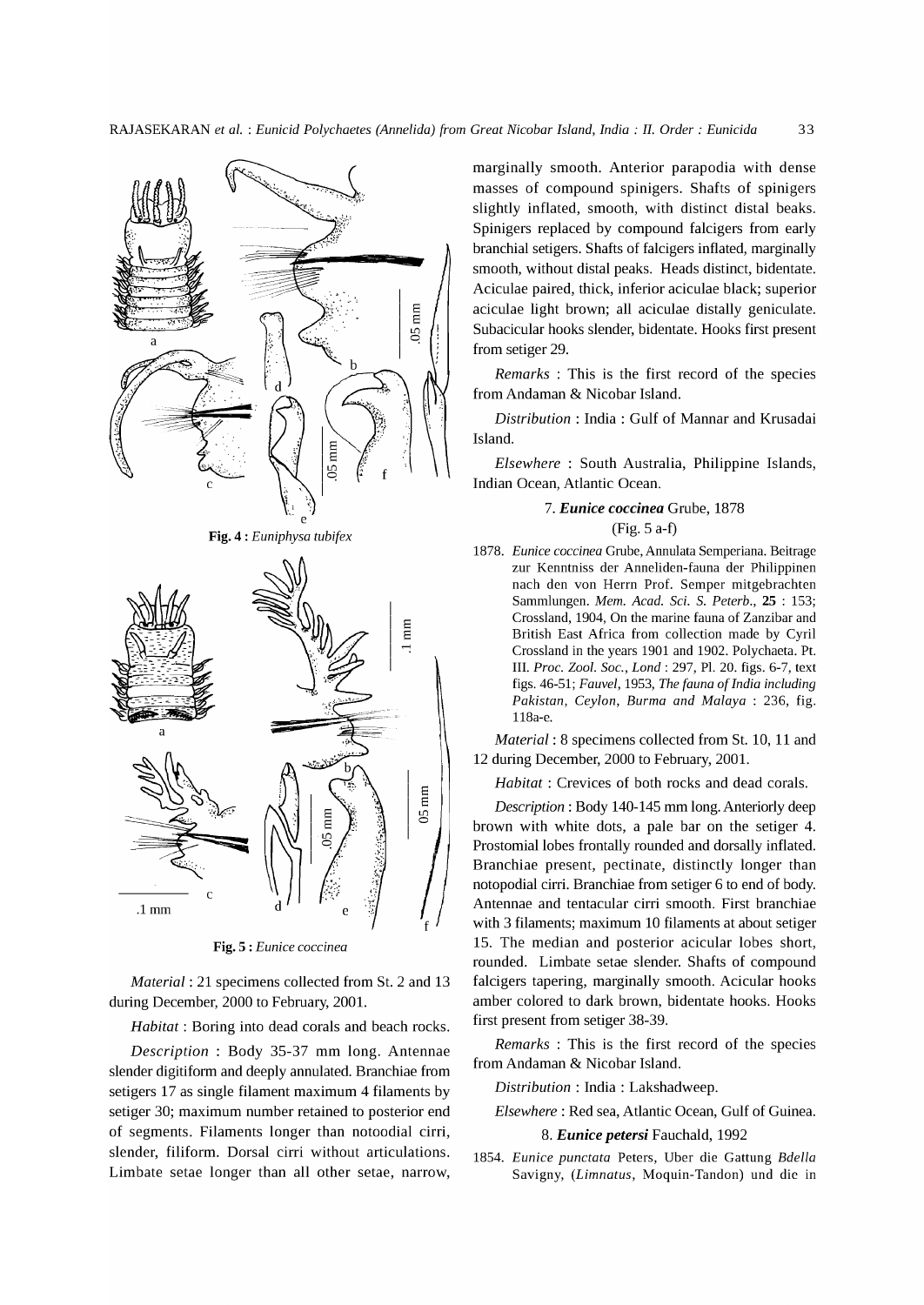Mossambique beobachteten Anneliden. *Mber. Akad. Wiss. Berlin,* : 61l.

- *1957. Eunice arra* var. *punctata* Day, The Polychaete fauna of South Africa. Part 4: New species from Natal and Mosambique. *Ann. Natal Mus.,* **14** : 89.
- *1992. Eunice pertersi* Fauchald, A review of the genus Eunice (Eunicidae : Polychaeta) based upon type material. *Smithsonian Contributions to Zoology,* 523 : 267, fig. 89 a-i.

*Material:* 38 specimens collected from St. 1-8, 10- 13 during December, 2000 to February, 200l.

*Habitat:* Boring into beach rocks and dead corals.

*Description* : Body 130-140 mm long for 181 segments, brown, dotted with tiny white punctations only over the anterior portion. Prostomial antennae smooth. Peristomial cirri about as long as the peristomial segment. Branchiae are first present from about segment 16, with 2-4 filaments; they are pectinately divided and attain a maximum of 8 filaments at setiger 30 ; the last 10 segments lack them. There are 2 acicula each of the first 28 to 30 parapodia, and only one in others. Acicular hooks are first present in segment 30; they are distally bidentate and subdistal tooth directed laterally. Other setae are of three kinds: slender capillary, pectinate, and bidentate compound falcigers in which the hood is distally rounded.

*Remarks* : Present material agree well with the original descriptions.

*Distribution:* India: Lakshadweep, Gulf of Mannar and Andaman & Nicobar Islands.

*Elsewhere:* South Africa.

#### 9. *Eunice paupera* Grube, 1878

- *1878. Eunice paupera* Grube, Annulata Semperiana. Beitrage zur Kenntniss der Anneliden-fauna der Philippinen nach den von Herrn Prof. Semper mitgebrachten Sammlungen. *Mem. Acad.* Sci. S. *Peterb.,* 25 : 160.
- *1932. Eunice arra* var. *paupera* Fauvel, Polychaeta of Indian Museum, Calcutta. *Mem. Ind. Mus.,* **12** : 135.
- *1992. Eunice paupera* Fauchald, A review of the genus Eunice (Eunicidae : Polychaeta) based upon type material. *Smithsonian Contributions to Zoology,* 523 : 256-258.

*Material:* 45 specimens collected from St. 2-8, 11 and 12 during December, 2000 to February, 2001.

*Habitat:* Boring into beach rocks and dead corals.

*Description* : Body 100-120 mm long. Antennae smooth. Peristomial cirri short. Branchiae present from setiger 19, maximum 3-4 filaments, gradually decreasing posteriorly and completely absent on the last few setigers. Dorsal cirri long in first 4 setigers, as long as antennae, thereafter relatively short through remainder of prebranchial and early branchial setigers, increasing in length in segments with bifid and trifid branchiae, decreasing in length in far posterior setigers. Ventral cirri basally inflated in mid body, again becoming tapering in second half of body. Compound falcigers with short, bidentate appendages. Aciculae black. Subacicular hooks black, bidentate, first present from setiger 23.

*Remarks* : Present materials agree well with the earlier descriptions.

*Distribution* : India : Lakshadweep, Gujarat coast and Andaman & Nicobar Island.

*Elsewhere* : Red Sea, Malay Archipelago, Philippines, New Caledonia.

#### *10. Marphysa mossambica* (Peters, 1854)

- *1854. Eunice mossambica* Peters, Naturwissenschaftliche Reise nach Mosambique in 1842 bis 1848 ausgeführt. Akademie der Wissenschaften zu Berlin, Monatsberichten : 610-614.
- *1903. Marphysa mossambica* Crossland, On the marine fauna of Zanzibar and British East Africa from collection made by Cyril Crossland in the years 1901 and 1902. Polychaeta. Pt. I and II. *Proc. zool. Soc. Lond.,* : 139, pI. figs. 7-10.

*Material:* 16 specimens collected from St. 1, 4 and 13 during December, 2001 to February, 2002.

*Habitat:* Boring in dead corals and rocks.

*Description* : Body 270-350 mm in length and flattened after the first few segments, Anterior margin of head deeply bilobed. Five smooth antennae, 1.5 times prostomial length. Anterior parapodial gill absent. Gills appear on the  $25<sup>th</sup>-33<sup>rd</sup>$  foot according to size, reach a maximum of six to eight filaments and persist to the end of the body. Setae are all simple capillaries throughout, all with very narrow striated blades. No comb-setae. Acicula shading from yellow to black with straight blunt ends. Acicula setae pale, bidentate and only half the thickness of the acicula, not present in all feet.

*Remarks:* Present material agree well with the earlier descriptions.

*Distribution:* India: Andaman & Nocobar Islands, Pondichery, Kilakarai, Gulf of Mannar, Tuticorin and Gangetic delta.

*Elsewhere* : Widely distributed in Indo-Pacific region, Red Sea, East Africa, Singapore, Fiji and Australia.

## 11. *Marphysa macintoshi* Crossland, 1903 (Fig. 6 a-d)

*1903. Marphysa macintoshi* Crossland, Crossland, On the marine fauna of Zanzibar and British East Africa from collection made by Cyril Crossland in the years 1901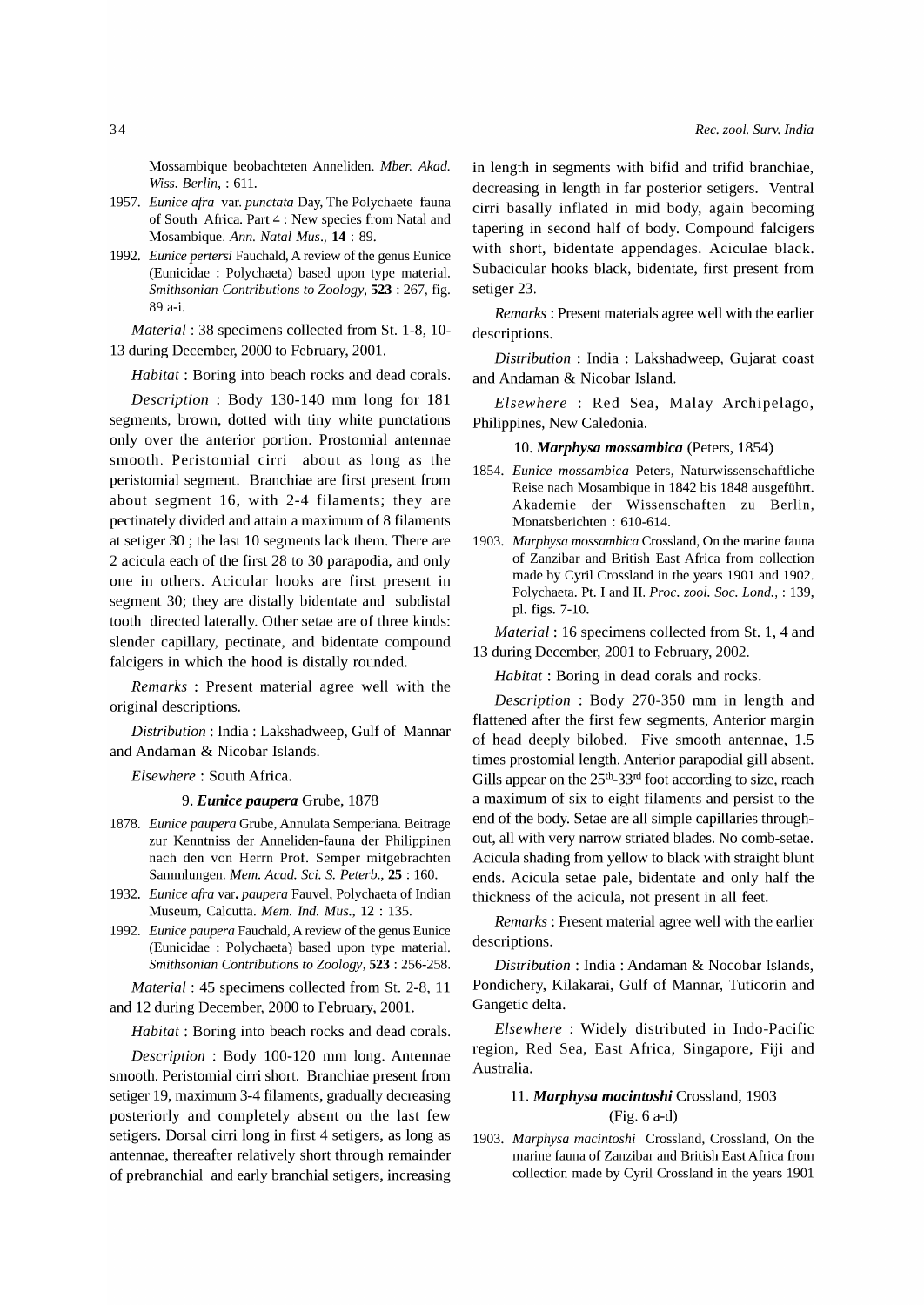

Fig. 6 : *Marphysa macintoshi* 

and 1902. Polychaeta. Pt. I and II. *Proc. zool. Soc. Lond.,* : 137, pI. 14 figs. 3-6, text-figs. 12.

*Material:* 9 specimens collected from St. 4 and 11 during December, 2001 to February, 2002.

*Habitat:* Free living in sandy soil of lower littoral zone.

*Description* : Body 200-220 mm long, slender, rounded or somewhat flattened. Palps partially fused and the anterior margin of the head is not obviously bilobed. Antennae smooth, about as long as the prostomium. Eyes not defined. Mandibles normal. Anterior parapodial gill absent. Gills appear on 20<sup>th</sup>- $50<sup>th</sup>$  foot according to size, reach a maximum of six filaments and gradually decrease towards the end of the body. Acicula bluntly pointed and brown with pale tips. A single brown unidentate acicula seta. Notosetae are winged capillaries and comb setae; neurosetae are compound spiniger with knife-shaped blades.

*Remarks* : Agrees well with the earlier description (Day, 1967). This is the first record of the species from Andaman and Nicobar Island.

*Distribution:* India: Krusadai Island, Pulicate Lake, Gopalpur (Orissa) and Lakshadweep.

*Elsewhere:* Philippnies, Australia, Singapore, Red Sea, East Africa.

*12. Marphysa corallina* (Kinberg, 1865)

- *1865. Nauphanata corallina* Kinberg, Annulata nova. *Ofvers. K. Vetensk Akad. Forh.,* 21(10) : 564.
- *1948. Marphysa corallinaa* Hartman, The marine annelids erected by Kinberg with notes on some other types in the Sewdish State Museum. *Ark. Zoo1.,* 42A(I) : 81, pI. 11 fig. 4-7.

*Material:* 12 specimens collected from St. 4 and 11 during December, 2000 to February, 200l.

*Habitat* : Boring in both beach rocks and dead corals.

*Description* : Body 200-220 mm long, the anterior part rounded and the posterior part flattened. Prostomium bilobed. Antennae smooth, about 1.5 times as long as prostomium. Gills star from  $20<sup>th</sup>$ -50<sup>th</sup> foot according to size, reach a maximum of six filaments and continue to the posterior end with a reduced number of filaments. Comb setae with 20-25 teeth. Neurosetae compound falciger. Acicula dark with pale blunt tips, acicular setae pale and bidentate with small guards.

*Remarks:* Present material agree well with the Day (1967) descriptions.

*Distribution:* India: Andaman & Nicobar Islands, Visakhapatnam, Pondichery, Gulf of Mannar, Pamban, Tuticorin, Travancore, Daman, Marmagoa Bay, Gujarat, Cochin estuary. Lakshadweep and Gopalpur (Orissa).

*Elsewhere* : Indian and Atlantic Oceans, Mediterranean and Red Sea, Australia, New Caledonia.

#### *13. Lysidice collaris* Grube, 1870

*1870. Lysidice collaris* Grube, Beschreibung neuer oder wenig beakannten von Heron Ehrenberg gesammalter Anneliden aus den Rothen Meeres. *Mber. Akad. Wiss. Berlin,* : 495.

*Material:* 32 specimens collected from St. 1, 2, 5, 7, 8, 11 and 13 during December, 2000 to February, 200l.

*Habitat:* Boring in dead corals.

*Description:* Prostomium is distinctly bilobed in front and has two reniform eyes located near the outer base of the paired antennae. The 3 prostomial antennae are slender. Second dental plate with three heavy teeth. In anterior segments the dorsal cirri are slenderer than ventral ones. In posterior segments the dorsal cirri become shorter. Setae include capillary setae, bidentate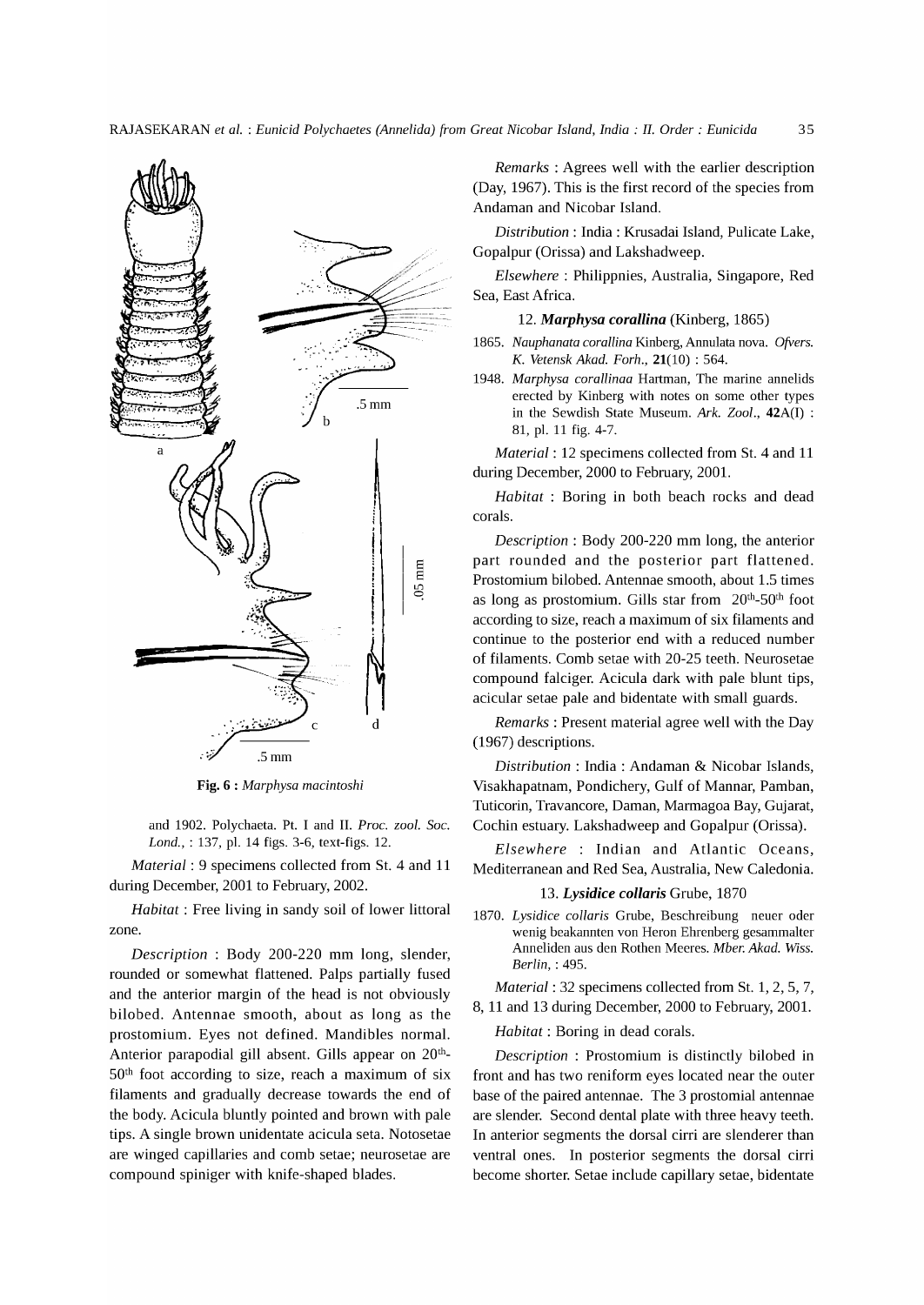composite falcigers, comb setae and bidentate subacicular hooks are first present at setiger 21 and continue posteriorly.

*Remarks:* Present materials agree well with the Day (1967) descriptions.

*Distribution:* India: Andaman & Nicobar Islands, Kilakarai, Pamban, Gujarat coast and Gulf of Mannar.

*Elsewhere:* Indian Ocean, Pacific Ocean, Persian Gulf, Red Sea.

## *14. Lysidice ninetta* Audouin & Milne Edwards, 1833

*1833. Lysidice ninetta* Audouin & Milne Edwards, Classification des Annelides et descriptions de celles qui habitent les cotes de la France. *AnnIs.* Sci. *Nat.,*  28 : 235.

*Material:* 23 specimens collected from St. 5, 8, 10 and 11 during December, 2001 to February, 2002.

*Habitat:* Boring in dead corals.

*Description:* Body 75-100 mm long, reddish with white spots and white bar on setiger 2 and 5. Prostomial antennae short, three in number, peristomial appendages and gills absent. Parapodia each with a bluntly conical dorsal cirrus, rounded ventral cirrus and a broad setigerous lobe. Setae include capillaries, pectinate setae, composite falcigers and bidentate acicular hooks. Acicula black with blunt tips. Bidentate subacicular hooks from setiger 22-25 onwards.

*Remarks:* Present materials agree well with the Day (1967) descriptions.

*Distribution* : India : Lakshadweep, Kilakarai, Pamban and Andaman & Nicobar Isalnds.

*Elsewhere:* Red Sea, Indo- West Pacific, North Atlantic, North Carolina, Mediterranean Sea, Angola.

#### *15. Nematonereis hebes* Verrill, 1900

## (Fig. 7 a-e)

- *1840. Lumbriconereis unicornis* Grube, *Actinien Echinodermen und Wiirmen des Adriatischen und MittIeImeeres* : 80.
- 1861. *Nematonereis unicornis* Schmarda, *Neue wirbellose Thiere beobschtet und gesammelt auf einer Reise* urn *die Erde* 1853 *bis* 1857. I. *Turbellarien, Rotatirien und Anneliden,* 164 pp.
- *1900. Nematonereis hebes* Verrill, Additions to the Turbellaria, Nemertina, and Annelida of the Bermudas, with revisions of some New England genera and species. Transactions of the Connecticut Academy of Arts and Sciences, 10(2) : 595-671.

*Material:* 9 specimens collected from St. 2, 5 and 12 during December, 2001 to February, 2002.

*Habitat:* Boring in dead corals and seagrass soft sediments.



Fig. 7 : *Nematonereis hebes* 

*Description* : The body is filiform and about 50 mm long; orange anteriorly and greenish posteriorly. The prostomium is depressed oval and has a single short antenna (Fig. 7.a). A pair of semicircular eyes located on the postlateral part of the prostomium, behind the antennal base. There are no tentacular cirri. Parapodia have digitiform dorsal cirri and short, conical ventral cirri; branchiae are lacking (Fig. 7.b). Superior setae include winged capillary (Fig. 7.c) and broad comb setae. Inferior seate bidentate hooded falcigers (Fig. 7.e). Subacicular hooks usually occur singly in a fascicle; they are black, distally bidentate and hooded (Fig. 7.d), and first present in segment 20 and continue to the end.

*Remarks* : This is the first record of the species from Andaman & Nicobar Islands.

*Distribution:* India: Gulf of Mannar, Pamban, Krusadai Island and Cheval Paar.

*Elsewhere* : Australia, Malay Archipelagao, Indo-China, Indian Ocean, Suez Canal, Mediterranean Sea.

#### *16. Lumbrineris tetraura* (Schmarda, 1861)

- 1861. *Notocirrus tetraurus* Schmarda, Schmarda, *Neue wirbellose Thiere beobschtet und gesammelt auf einer Reise* urn *die Erde* 1853 *bis* 1857. I. *Turbellarien, Rotatirien und Anneliden* : 117, 6 figs.
- *1868. Lumbriconereis impatiens* Claparede, Les Annelides chetopodes du Golfe de Naples. *Mem. Soc. Phys. Rist. nat., Geneve,* 19(2) : 445; Fauvel, 1923, Polychetes errants. *Faune Fr.,* 5 : 429, fig. 171 a-I.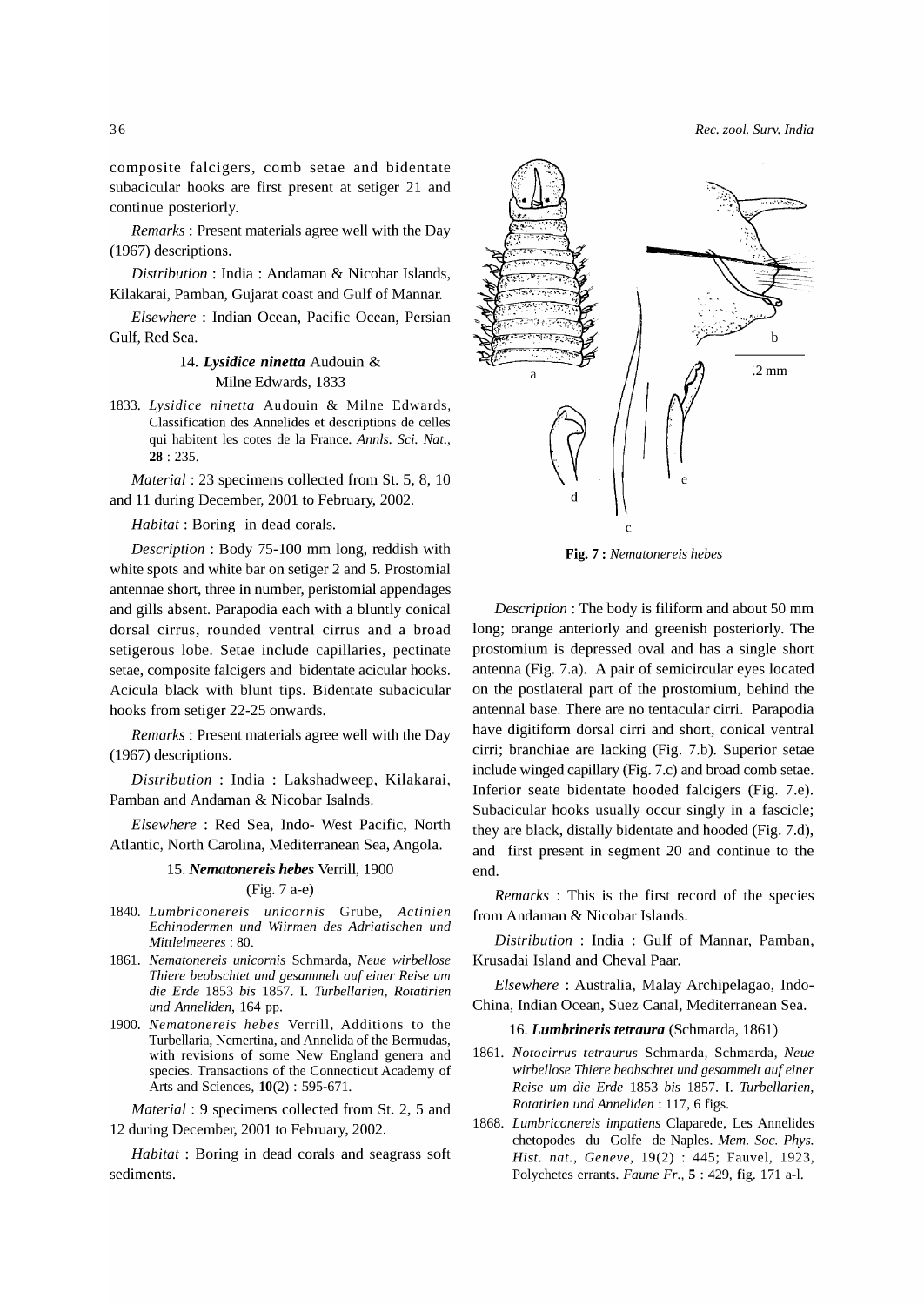*1953. Lumbriconereis tetraura* : Day, The Polychaete fauna of South Africa. Part 2 : Errant species from Cape shores and estuaries. *Ann. Natal Mus.,* 12(3) : 435.

*Material:* 9 specimens collected from St. 4, 6 and 11 during December, 2002 to February, 2003.

*Habitat:* Littoral soft sediments.

*Description* : Prostomium pale, short, blunt, British Channel. depressed conical. Parapodia are obvious throughout, even from the first, where they have a broad, postsetal lobe and spreading setal fascicles. Simple winged capillary, hooded hooks are present from the first segment and 3 acicula. Fifth parapodium is provided with 7 to 10 hooks in addition to superior and inferior limbate setae. The presetal lobe is a short, compressed pad. The postsetal lobe is a broad, oblique, acicular lobe, directed outward; this form is maintained through about 20 segments; after that it is elongate and more slender, erect. The parapodial base becomes elongate in a similar way further back, but directed laterally. Setae and acicula are clear yellow. The simple hooks in anterior segments shorter, stouter hooks occur between parapodia 25 and 40. Limbate setae are absent after segment 61. Posterior parapodia are provided with only simple, hooded hooks, with many small teeth distally.

*Remarks* : Present materials agree well with the Day (1967) descriptions.

*Distribution:* India: Ganjam, Andaman & Nicobar Islands, Visakhapatnam and Vellar estuary.

*Elsewhere:* Gulf of Mexico & South West Africa.

*17. Arabella iricolor* (Montagu, 1804)

- *1804. Nereis irricolar* Montagu, Descriptions of several marine animals found on the south coast of Devonshire. *Trans. Linn. Soc. Lond.,* 7: 82.
- *1923. Arabella irricolar* Fauvel, Polychetes errants. *Faune Fr.,* 5 : 438, fig. 175 a-h.

*Material:* 11 specimens collected from St. 1 and 8 during December, 2002 to February, 2003.

*Habitat:* Boring in dead corals.

*Description* : Body color grey iridescent. Body is long, cylindrical and measures 60 mm for 100 segments. Prostomium bluntly conical with 4 eyes in a transverse row along its posterior margin, there are no appendages. First 1-2 segments achaetous, dorsal cirri rudimentary, ventral cirri absent. Parapodia bilobed with unequal lobes. Setae are only simple limbate and geniculate, with serrations at the base of the wing.

*Remarks:* Agrees well with the description of Day (1967).

*Distribution:* India: Andaman & Nicobar Islands, Gulf of Mannar, Waltair coast, Madras coast, Visakhapatanam, Krusadai island, Pamban, Shingle Island and Godavary estuary.

*Elsewhere:* Pacific, Atlantic and Indian Oceans, Australia, Japan, Marshall Island, Mediterranean Sea,

#### **DISCUSSION**

In the present study 17 species were collected from the Great Nicobar Island, of which 6 species are new records to entire Andaman & Nicobar Islands of which one species is a new record to Indian waters. Earlier studies on polychaetes of Andaman and Nicobar Islands, (except for the Great Nicobar Island) has been compiled by Soota *et al.* (1980). Of the 161 species listed by him only 26 species from order Eunicida due to the fact that several different ecosystems had been sampled. Eunicida collected from Great Nicobar Island shows a distinct distribution based on the kind of substrate like coral reefs, mangroves, sandy substrate and sea grass beds. The substrates play an important role in determining the species composition of various habitats (Sanders, 1958).

One of the main problem in studying the infauna of coral reefs is taking the Eunicida out of the coral colony without damaging them which will render it difficult for identification. Eunicida are really the most important boring animals in coral rocks (Ebbs,1966). Coral destruction by polychaetes has been observed by Hutching (1986) from Great Barrier reef of Australia. In the present study, 15 species of polychaetes were collected from coral habitats. The most important coral degrading polychaete belongs to the family is Eunicidae (Hartman, 1954). Boring is effected chiefly by the abrasion action of hard pharyngeal structures, such as those possessed by nereids and eunicids (Ebbs, 1966). Although there is little published information on the polychaete fauna of coral reef present work has indicated that it supports a rich and diverse fauna of polychaetes. The importance of the boring activity of polychaetes was recognized by Hutching (1986) who regards them as the "prime and most effective agents" in the destruction of corals. This view is also being supported by Vittor and Johnson (1997).

Observations based on substratum preference by Eunicida revealed that dead corals harbored the largest number of Eunicida. This is probably because corals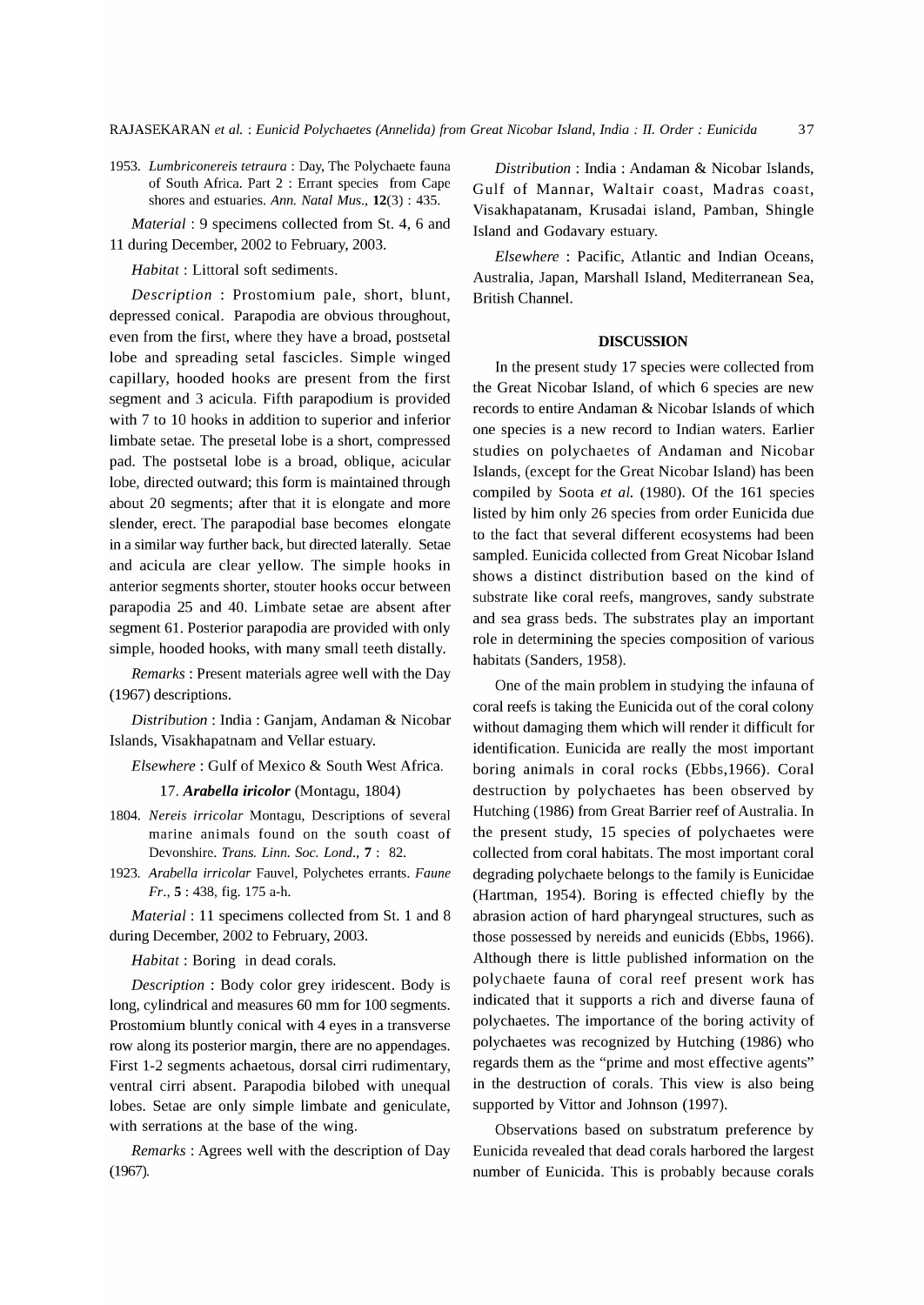are hard, stable substrates that are elevated from the sea bottom avoiding the loose sandy silty particles entering inside the tubes. Corals also provide a good protection from predators. At the time of settlement, the larvae are very much susceptible to predation and to being dislodged by water currents. Algae that are present on the dead coral also provide protection against water current and predators to the pelagic larvae of Eunicida at the time of settlement and initial penetration into coral. As these Algae are found only on the surface of dead coral, Eunicida give more preference to dead coral rather than live coral. Hutchings (1981) also observed most Eunicida in dead corals from Great Barrier Reef.

#### **SUMMARY**

The present paper deals with 17 species of polychaetes of the Order, Eunicida. Six species are recorded for the first time from entire Andaman & Nicobar Islands of which one species is a new record to Indian waters.

## **ACKNOWLEDGEMENTS**

We thank the Director Dr. T. Balasubramanian, CAS in Marine Biology, Annamalai University for providing facilities. First author thanks to Ministry of Environment & Forest, Government of India for fellowship during the study period.

### **REFERENCES**

- Daniel, A. and A. Ghosh, 1964. On some Polychaetes from Little Andamans. *Curr. Sci.,* 33(8) : 249.
- Day, J.H., 1967. A monograph on the Polychaeta of Southern Africa. Pts. I and II, *Brit. Mus. (Nat. Hist.), Publ.* No., 656 : 1-878.
- Ebbs, N.K., Jr., 1966. The Coral inhabiting polychaetes of the northern Florida reef tract. Part 1. Aphroditidae, Polynoidae, Amphinomidae, Eunicidae and Lysaretidae. *Bull. Mar. Sci.,* 16(3) : 485-555.
- Fauvel, P. 1932. Polychaeta of Indian Museum, Calcutta. *Mem. Ind. Mus.,* 12 : 1-262.
- Fauvel, P., 1953. Annelida Polychaeta. The Fauna of India including Pakistan, Ceylon, Burma and Malaya. The Indian Press Ltd., Allahabad. 507pp.
- Hartman, 0., 1954. Marine annelids from the northern Marshall Islands. *Prof. Pap. U.S. geol. Surv.,* 260-Q : 615- 644.
- Hutchings, P.A, 1981. Polychaete recruitment on to dead coral substrates at Lizard Island, Great Barrier reef, Australia. *Bull. Mar. Sci.,* 31(2) : 410-423.
- Hutchings, P.A., 1986. Biological destruction of Coral reefs: A review. *Coral reef,* 4: 239-252.
- Kumaraswamy Achari, G.P., 1969. Catalogue of polychaetes in the reference collections of the Central Marine Fisheries Research Institute. *Bull. Cent. Mar. Fish. Res. Inst.,* 7 : 31-40.
- Misra, A., 1995. Polychaete fauna of Hugli-Malta Estuary, West Bengal. *Zool. Surv. India, Estuarine Ecosystem Series,* Part 2 : 93-155.
- Misra, A. and R.K., Chakraborty, 1983a. Further records of polychaetes from Gujarat coast. *Rec. zool. Surv. India,*   $81(182): 69-75.$
- Misra, A. and R.K., Chakraborty, 1983b. Notes on the tubicolous polychaete *Pectinaria (Pectinaria) antipoda*  Schmarda from Lakshadweep, Arabian sea. *Rec. zool. Surv. India,* 81(1&2) : 325-330.
- Misra, A. and R.K., Chakraborty, 1991. Polychaetes from Lakshadweep. Fauna of Lakshadweep. Zool. Surv. India, *State Fauna series,* 2 : 137-165.
- Misra, A., R.K., Chakraborty and T.D., Soota, 1987. Fauna of Orissa: Polychaeta, Zool. Surv. India, *State Fauna Series,* 1: 69-89 .
- Nageswara Rao, C.A. 1998. Polychaete fauna of Mahanadi Estuary, Orissa. Zool. Surv. India, *Esturine Ecosystem Series,* 3: 199-209.
- Nageswara Rao, C.A. and T.D., Soota, 1977. On some polychaetes from Tamil Nadu coast. *Newsl. zool. Surv. India,* 3(5): 331-335.
- Nageswara Rao, C.A and T.D., Soota, 1981. On some polychaetes from Gujarat Coast. *Rec. zool. Surv. India,* 79 : 73-82.
- Parulekar, A.H., 1971. Polychaete from Maharashtra and Goa. 1. *Bombay nat. Rist. Soc.,* 68(3) : 726-749.